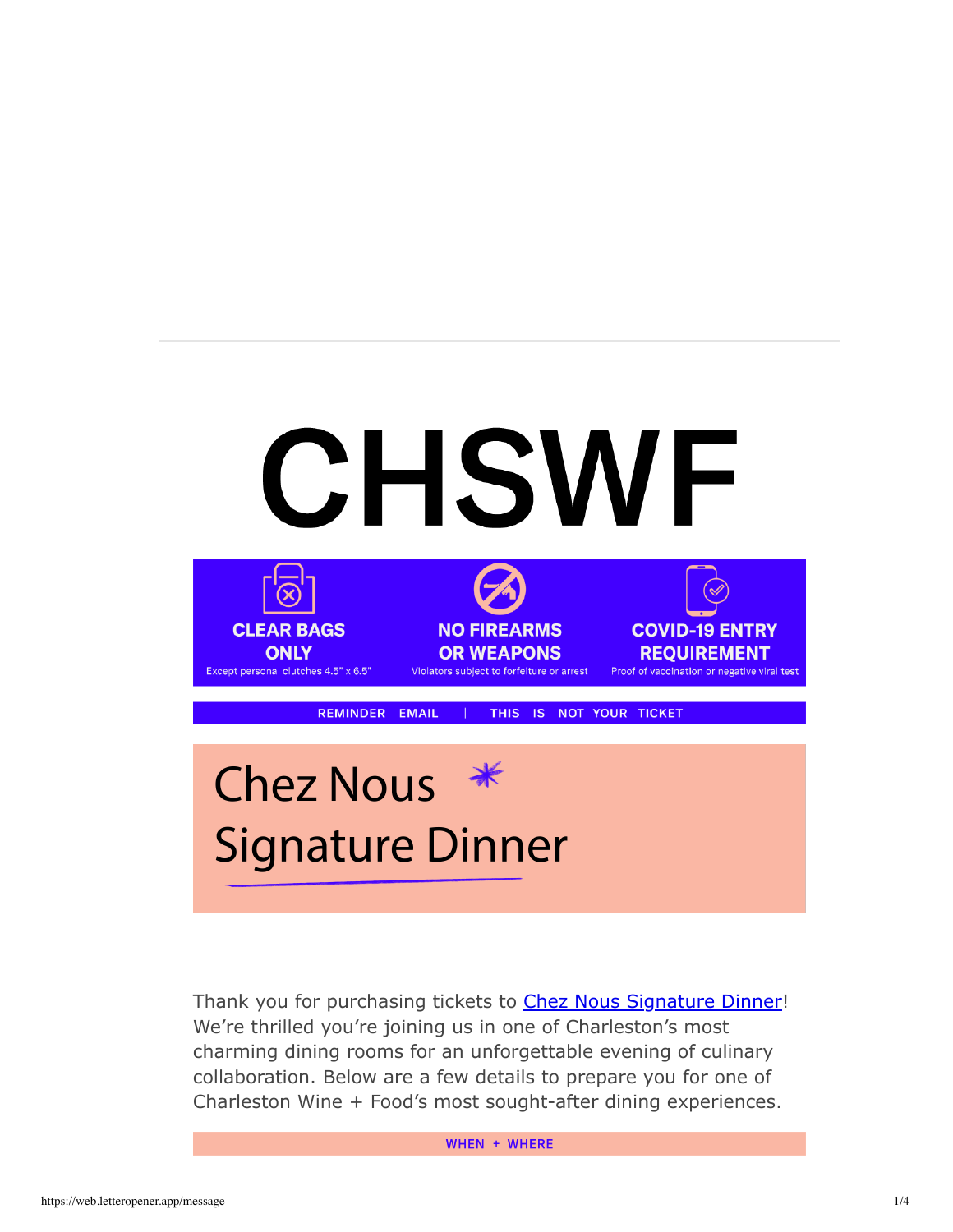- Date: Thursday, March 3
- Time: 7:00 9:30 PM
- Location: Chez Nous
- Address: 6 Payne St, Charleston, SC 29403

### **HEALTH + SAFETY**

Charleston Wine + Food is requiring all guests, staff, talent, and vendors to either: provide proof they are fully vaccinated against COVID-19 OR provide proof of a negative COVID-19 test, taken within 72 hours of each day you are attending. Entrance eligibility is checked at every Charleston Wine + Food event before guest tickets are scanned.

Get verified - Download the free Charleston Wine + Food app on Apple App Store or Google Play; Click the COVID-19 button on the left menu, and follow the prompts.

Visit our 2022 Health + Safety Policy for more information and details regarding COVID-19 entrance requirements.

#### KNOW BEFORE YOU GO

-This event is all-inclusive: food, beverage, and gratuity is included in the ticket price.

- Adventurous eaters welcome! Be prepared to be surprised + delighted

- Seats may be a combination of bar/counter seats, booths, and tables and you may be seated with other parties depending on restaurant layout

- All guests must be 21+ (no infants, children, or pets)

- No backpacks, coolers, or large purses permitted; all bags + persons are subject to search

- ALL BAGS MUST BE CLEAR except for small personal clutches (no larger than  $4.5" \times 6.5"$ )

- Bring your printed or digital ticket via smartphone for entry. We recommend downloading the SquadUP app from the App Store (available via *iOS* and **Android**). If you lost your ticket and don't have the app, please visit SquadUP.com and follow the steps to retrieve your tickets

- Menus for each event can be accessed via the CHSWF app. Download the app and visit the event in the schedule for the linked menu

- Food allergies: if you have food allergies, please email ticketing@charlestonwineandfood.com by Friday, February 18. The chefs will do their best to accommodate, but we emphasize this is only a request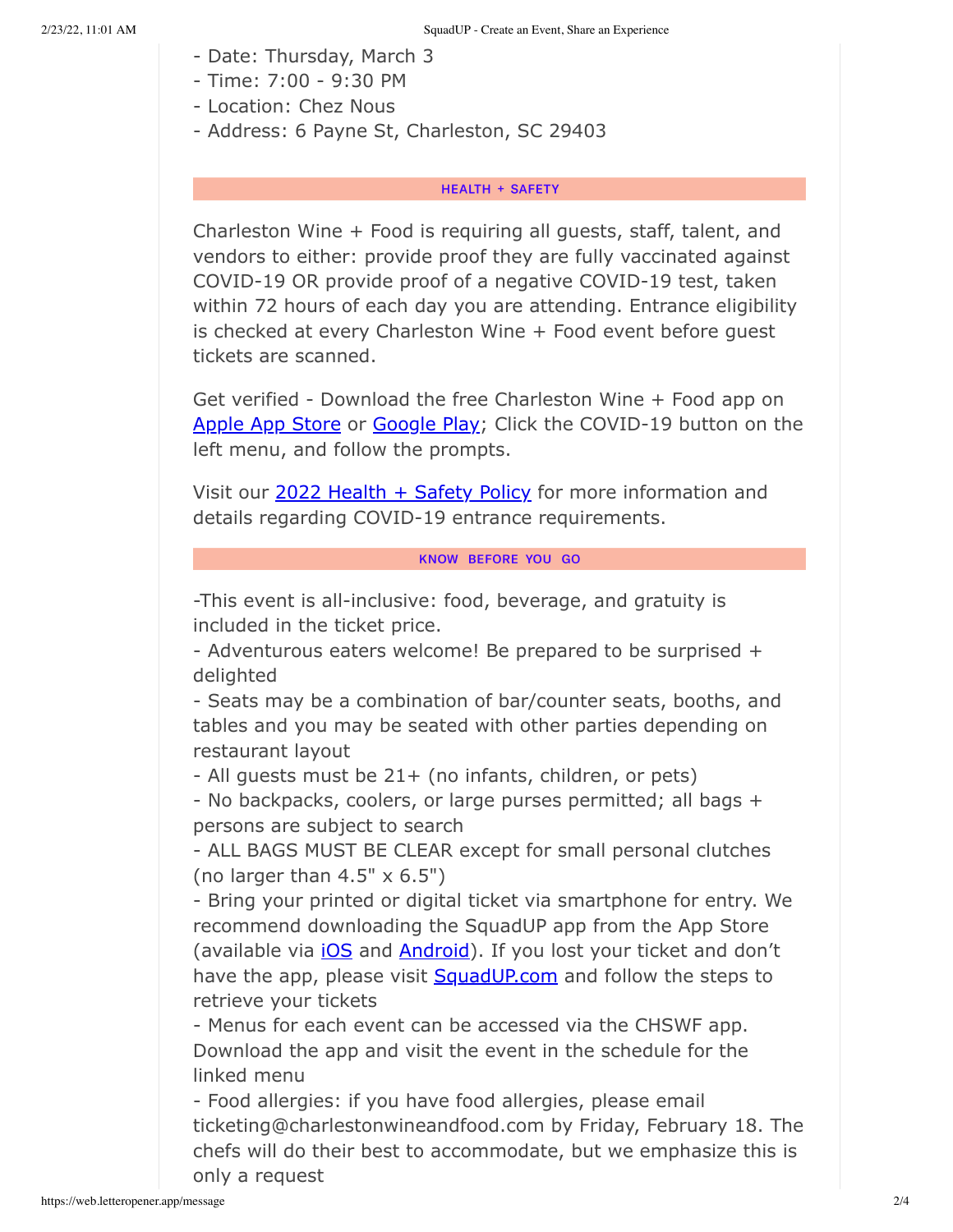- Please let us know if you'll need any ADA accommodations

- Should this event sell out and have a waitlist demand, Lyte will accept returns until Friday, February 18. Beginning February 19, tickets to this event cannot be returned via Lyte

- All events will take place rain or shine; please plan accordingly

## **ATTIRE**

The dress is casual for this event; wear something that makes you feel great + comfortable!

### **TRANSPORTATION + PARKING**

Street parking is available on Spring St, Cannon St, and in the surrounding neighborhoods. Please obey all parking signs and restrict your street parking to public rights-of-way. Meters must be paid daily (Monday - Saturday) 9:00AM to 6:00 PM. There are also a number of parking lots + garages located around Charleston. Look for the green "P" signs that indicate parking. For more information on parking and getting around during the festival, take a look at our **FAQs**.

Stay safe! Charleston Wine + Food does not want guests to drink + drive. We encourage our guests to utilize rideshare services, which you can download directly to your smartphone.

#### WHAT DO I DO WHEN I ARRIVE?

Please enter through the front door at Chez Nous and a member of the team will greet you and take your ticket prior to directing you to your table.

# APP-SOLUTELY!

Charleston Wine + Food is excited to announce that we have an app! Available for both Apple and Android products, our app is free to download from the Apple App Store and Google Play Store.

# SWEET SUSTAINABILITY

At Charleston Wine  $+$  Food we strive to produce a sustainable  $+$ environmentally friendly festival. Our sustainable practices include, but are not limited to the exclusive use of compostable or recyclable plateware; commemorative glassware at select events and recyclable glassware at others; oyster shell recycling; and sustainable sourcing. Help us reduce our carbon footprint by